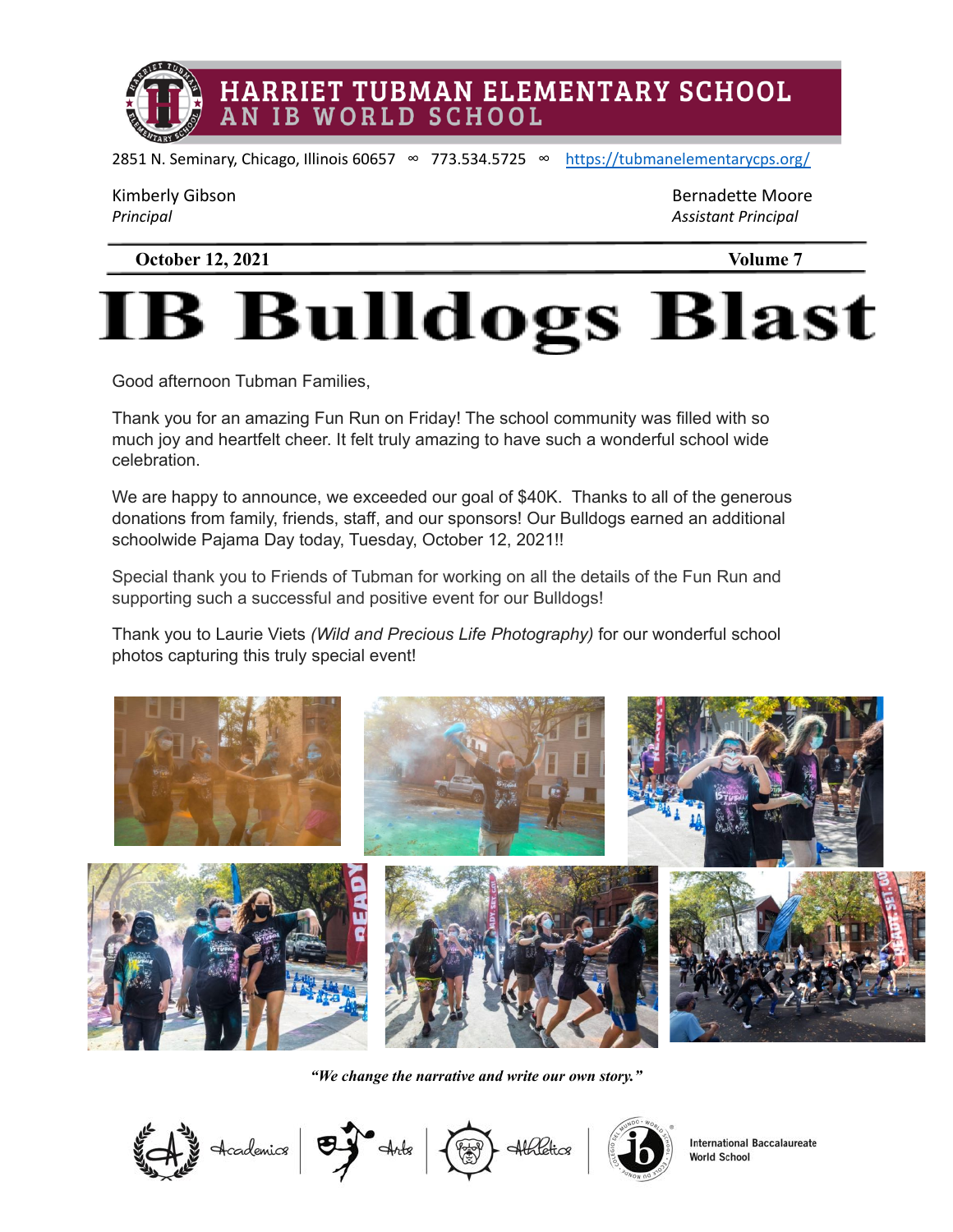





#### **Vision and Hearing Screenings**

Our vision and hearing screenings will take place on October 21, 22 and 25th in the auditorium. The following grades and /or students will participate in the required screening:

- Vision Screenings are required annually for students in **Pre-K, K, 2nd , and 8th Grades.**
- Hearing Screenings are required annually for students in **Pre-K, K, 1st , 2nd , and 3rd Grades.**
- Students who are new to the District and students with an IEP must also receive screening. The technician will also screen students participating in MTSS/Response to Intervention (Tier 3).

#### **Covid Testing & Quarantine Update**

I am proud to say that COVID-19 testing is now up and running in our school, and I encourage all parents who have not yet done so to sign their children up [here.](https://www.color.com/readycheckgo-cps) The results we are seeing from this testing are encouraging. Fewer than 0.2 percent of those tested district-wide - less than two out of every 1,000 CPS students and staff - have tested positive for COVID-19, confirming that schools are not a significant source of spread for COVID. I am very much in favor of this weekly testing, as it is helping us keep the number of COVID-19 cases in our school low and is assisting us in preventing COVID-19 outbreaks in our classrooms.

The district has made great strides in contact tracing too, with nearly 93 percent of reported cases now being fully investigated within 48 hours. As parents, I know how important it is to know quickly if your child has been exposed to COVID-19, so CPS will continue adjusting this process until that 48-hour timeframe reaches 100 percent.

If your child has been quarantined, your first concern is obviously their health. But from the conversations I've had with many families, I know you are also concerned about the impact

*"We change the narrative and write our own story."*

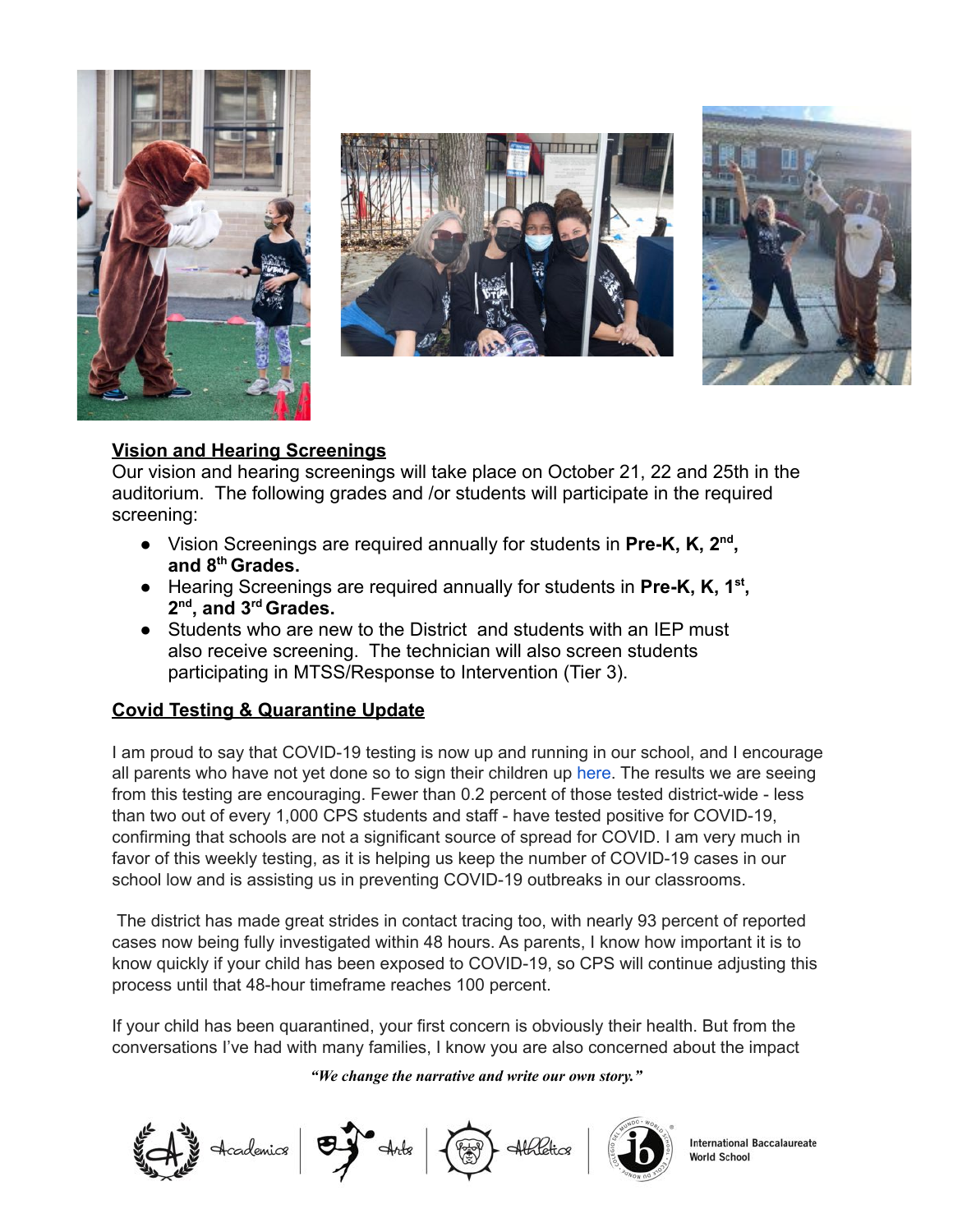being away from school will have on their education. I share that concern and am always eager to get students back in the classroom as quickly as possible. So I was glad to learn that effective Saturday, October 9, CPS is shortening the quarantine timeline for students and staff impacted by COVID-19 from 14 to 10 days.

This decision was made in accordance with advice from trusted public health experts, including the Chicago Department of Public Health (CDPH), the Illinois Department of Public Health (IDPH), and the Centers for Disease Control and Prevention (CDC), and puts CPS in line with other large school districts around the country. We will always base our decisions on the science, and this change is no exception. The science is telling us that when there is a COVID-19 case, 98 percent of those identified as close contacts do not go on to develop COVID-19.

My goal in sharing this data is to create a feeling of trust about how Tubman is managing the pandemic. You can visit CPS' new [COVID](https://www.cps.edu/services-and-supports/covid-19-resources/covid-19-readiness-data/) site for data about our school and the district at large.

These are challenging times, but by working together, we can maintain a safe learning environment for students and staff. We will continue to be transparent in order to ensure trust in our school community.

#### **Medical Compliance**

Immunizations and physicals are due October 15th. If you have not already done so, please send a copy of these documents to school with your child.

#### **Student Fees**

Please take a moment to pay your child's student fee if they are a K-8th grade student. Right now we have collected less than 20% of student fees. The student fee covers school supplies, online subscriptions, and more. [Please click here for](https://magic.collectorsolutions.com/magic-ui/Login/cps-22031-louis-a-agassiz-eleme) [one time payment..](https://magic.collectorsolutions.com/magic-ui/Login/cps-22031-louis-a-agassiz-eleme) If you do not know your child's identification number, you can just place zeros in the box as we can track payment based on name.

## **Important Dates:**

**September 15 - October 15 is Hispanic Heritage Month**

- October 11th: Indigenous Peoples Day
- October 13th: Tubman vs. Franklin @ Waveland Park 2 4:00 p.m.
- October 14th: Picture Day
- October 18th: Tubman vs. Nettlehorst @ Waveland Park 2
- October 21st, 22nd & 25th: Vision and Hearing Screening
- October 23rd: Fall Festival (Friends of Tubman FOT) @ 10:00 a.m. 12:00 p.m.
- October 25th: Tubman vs. Disney @ Disney 4:00 p.m.
- October 28th: Friends of Tubman FOT meeting @ 6:00 p.m.
- October 29th: State of Schools Virtual Meeting at 10:00am
- October 31st: Halloween

*"We change the narrative and write our own story."*